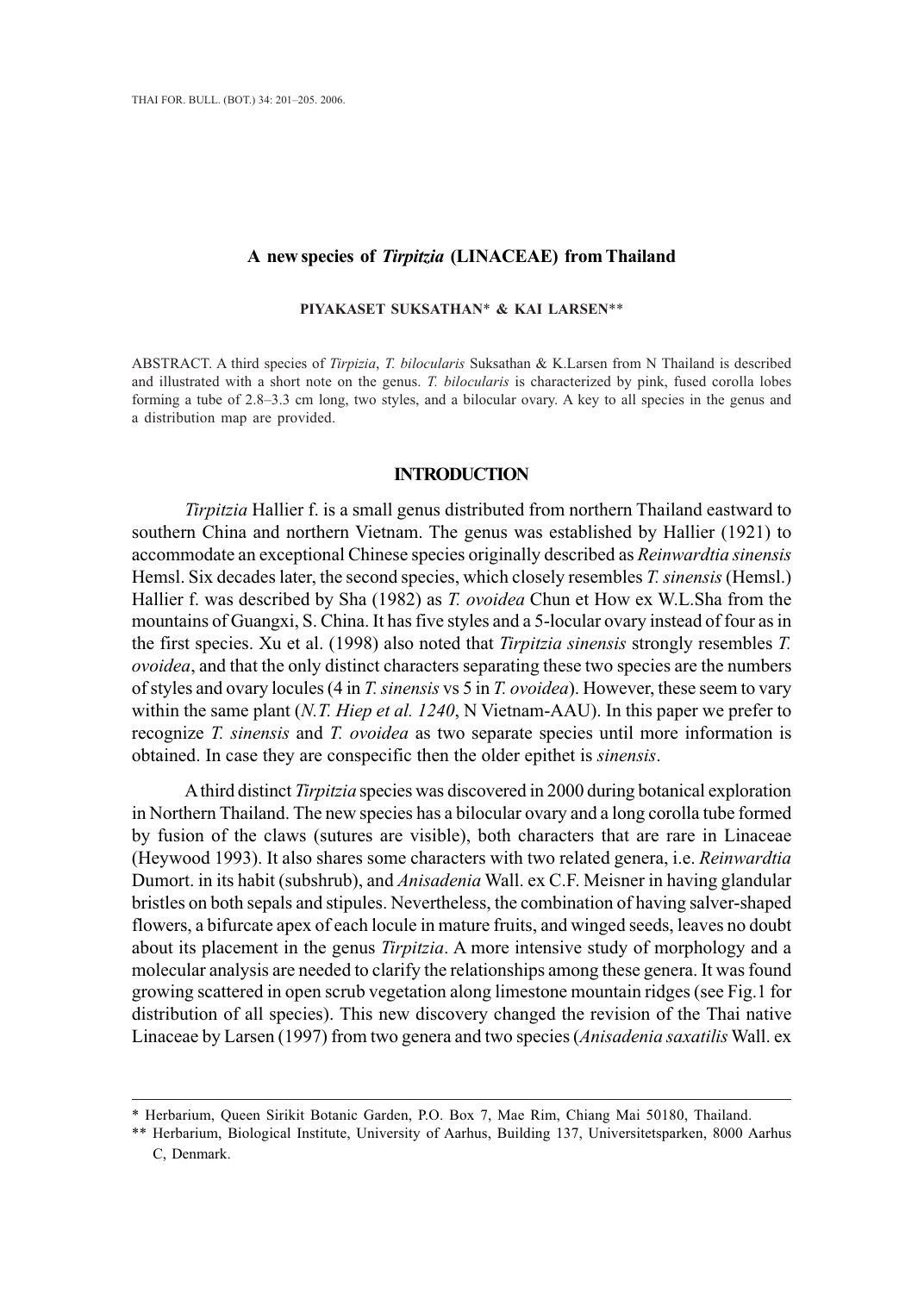C.F. Meisner and *Reinwardtia indica* Dumort.) to three genera and three species. A key to all three species of *Tirpitzia* and a description of the new species, *T. bilocularis* Suksathan & K.Larsen, is provided below.



Figure 1. Distribution map of three *Tirpitzia* species in E Asia based on Xu et al. (1998) and specimens kept at AAU.

#### KEY TO THE SPECIES

1. Corolla pink, lobes fused at the base forming a tube of 2.8–3.3 cm long, styles 2, ovary 2- locular  **T. bilocularis**

|  | 1. Corolla white, lobes free, styles 4 or 5, ovary 4- or 5-locular         |             |
|--|----------------------------------------------------------------------------|-------------|
|  | 2. Styles 4, ovary 4-locular, leaves obovate, chartaceous to subcoriaceous | T. sinensis |
|  | 2. Styles 5, ovary 5-locular, leaves elliptic, chartaceous                 | T. ovoidea  |

**Tirpitzia bilocularis** Suksathan & K.Larsen, sp. nov. *A speciebus ceteris generis, T. sinensi et T. ovoidea differt stipulis anguste reniformibus ad marginem glandulisetosis, floribus roseis, lobis corollae in tubum c. 3 cm longum coalitis, stylis 2, ovario biloculari*. Typus: Thailand, Doi Nang Non, Mae Fha Luang subdistrict, Chiang Rai province, alt. 1300 m, 27 August 2000, *S. Watthana et al.* 843 (holotypus **QBG**; isotypi **AAU**, **BKF**, **K**). Figs. 2–3.

Subshrub up to 50 cm high. Twigs few, 1–4 mm diameter, pilose when young, later glabrous. Leaves chartaceous; stipules depressed-reniform, 0.8–1.5 by 1–4 mm, pilose when young, margins with 0.5–1.0 mm long pink glandular bristles; petiole 0.8–1.6 cm long; lamina elliptic to narrowly ovate, 2.9–6.5 by 1.4–3.5 cm, pilose when young, entire, base attenuate, rarely cuneate, each side with or without a row of 0.5–1.0 mm long white to pink glandular bristles, apex acute. Flowers pink, heterostylous, solitary or in 3–5-flowered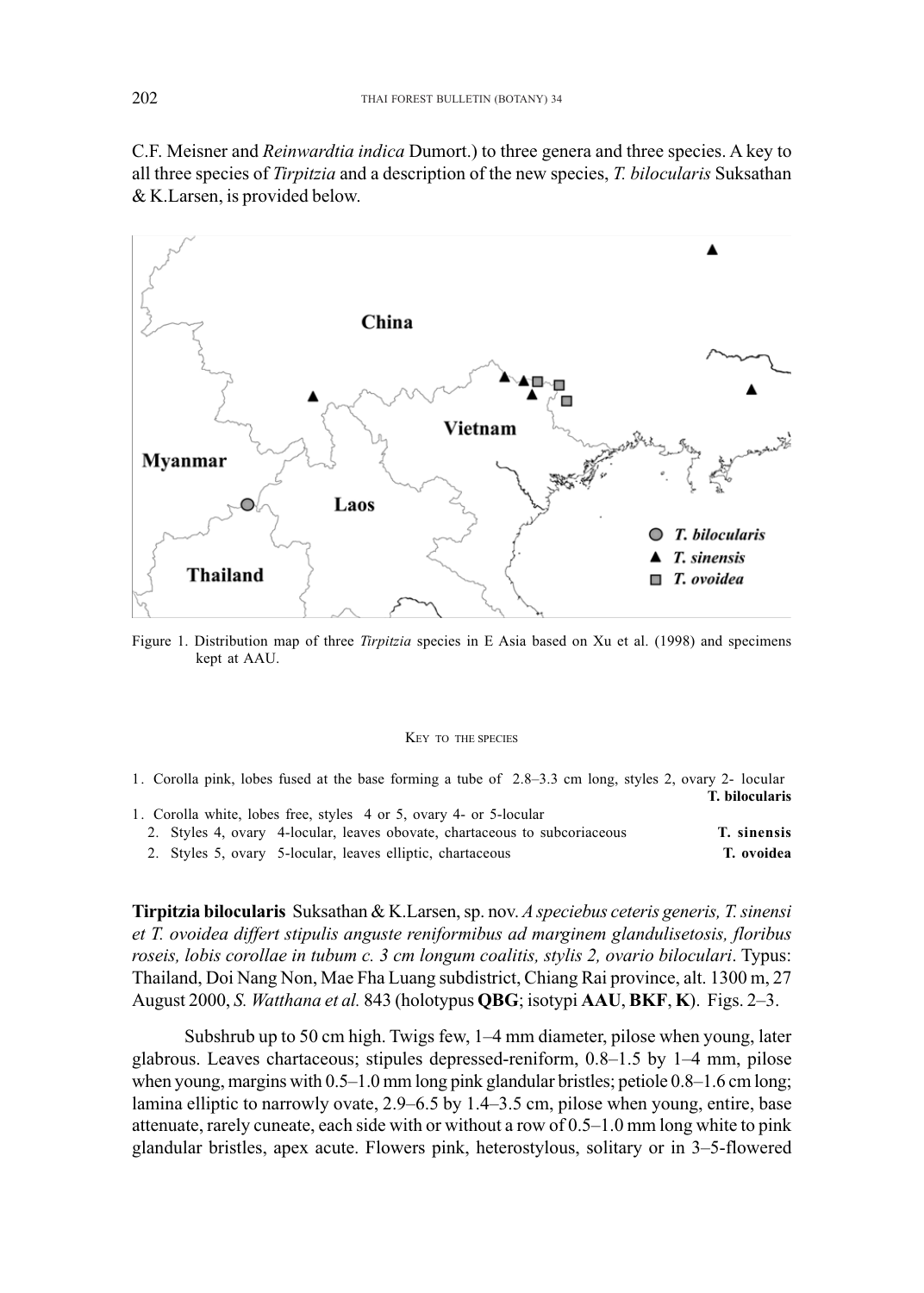

Figure 2. *Tirpitzia bilocularis* Suksathan & Larsen: A. habit; B. young twig, showing stipules; C. leaf; D. flower bud; E. stamen; F. pistils and ovary-cross section; G. fruit; H. seed.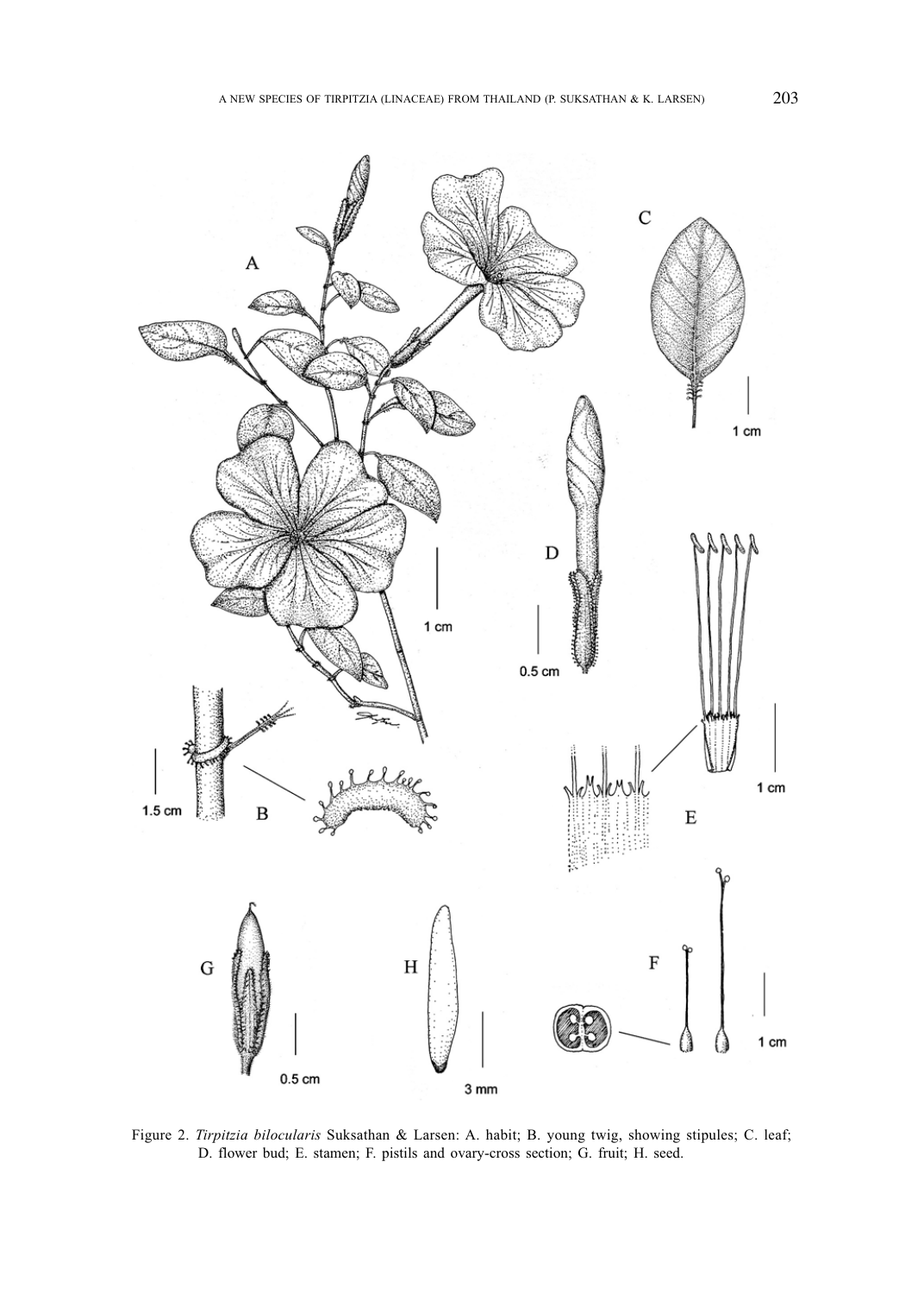terminal cymes 2.5–7.0 cm long; bracts leaf-like, pilose on lower surface, 4–6 per inflorescence, narrowly elliptic to oblanceolate, 3–14 by 1–3 mm, margins with 0.5–1.0 mm long glandular bristles, apex acute. Sepals 5, light green, quincuncial, partly fused at the base, pilose on outer surface, lanceolate, 10–12 by 2.0–2.5 mm, margin with two rows of 0.5– 1.0 mm long, white to pink glandular bristles, apex rounded. Corolla salver-shaped; tube white, 2.8–3.3 cm long, c 2.5 mm diameter; lobes 5, pink with darker veins, broadly obovate, 1.5–1.6 by 1.4–1.5 cm, apex slightly emarginate. Stamens 5, glabrous; filaments shortly exserted in short-styled flowers, 2.2–2.7 cm long, enclosed in long-styled flowers, 1.0–1.1 cm long, base connate forming a tube 6–7 mm long, alternating with 2–4 teeth-like staminodes c. 0.5 mm long, free part filiform; anther white, cylindric, 3–3.5 mm long. Ovary ovoid, 2 locular, c. 2 mm long, glabrous, each locule with 2 ovules; styles 2, white, filiform, exserted in long-styled flowers, 3.3–3.5 cm long, and enclosed in short-styled flowers, 2.0–2.3 cm long, the basal part fused at least 5/6 of the length with a visible suture; stigma white, capitate, c. 0.5 mm diameter. Capsule ellipsoid, 15.0–17.5 by ca 3.5 mm, glabrous, surrounded by the persistent calyx, septicidally dehiscent, 2-valved; seeds 3 or 4, winged, ca 9 by 1.5 mm.

Thailand.— NORTHERN: Chiang Rai [Doi Nang Non, Mae Fa Luang subdistrict, 27 Aug. 2000, *Watthana et al.* 843 (holotype **QBG**; isotypes **AAU**, **BKF**, **K**); same locality as the type, 22 Jan. 2000, *Suksathan et al.* 2243 (**AAU**, **QBG**)].

Distribution.— Known only from the type locality.

Ecology.— Open scrub vegetation along limestone mountain ridges, ca. 1200–1300 m.

Vernacular.— Nang On (μηθουμ) (The name is given by the authors).

# **ACKNOWLEDGEMENTS**

The authors wish to thank B.L. Burtt from the Royal Botanical Garden Edinburgh for his useful comments, Benjamin Øllgaard for supplying the Latin diagnoses. Thanks also giving to the curators of AAU, C, KUN and QBG herbaria for making material available for study.

## **REFERENCES**

Hallier, E. H. (1921). *Tirpitzia*. Beihefte Bot. Centralbl. 39(2): 5.

- Heywood, V. H. (1993). Linaceae: Flowering plants of the world. Oxford University press. New York. 207–208.
- Larsen, K. (1997). Linaceae. In: Santisuk, T. & Larsen, K. (eds.). Flora of Thailand 6(3). 192–196.
- Sha, W. L. (1982). A new species of *Tirpitzia* (Linaceae). Guihaia 2 (4): 189–190.
- Xu, L. G., Huang C. C., Liou, Y.X., Li, P.T. and Zhang, Y.T. (1998). Linaceae. in Xu, L. G. & Huang, C. C. (eds.). Flora Reipublicae Popularis Sinicae, Beijing. 43(1): 94–108.